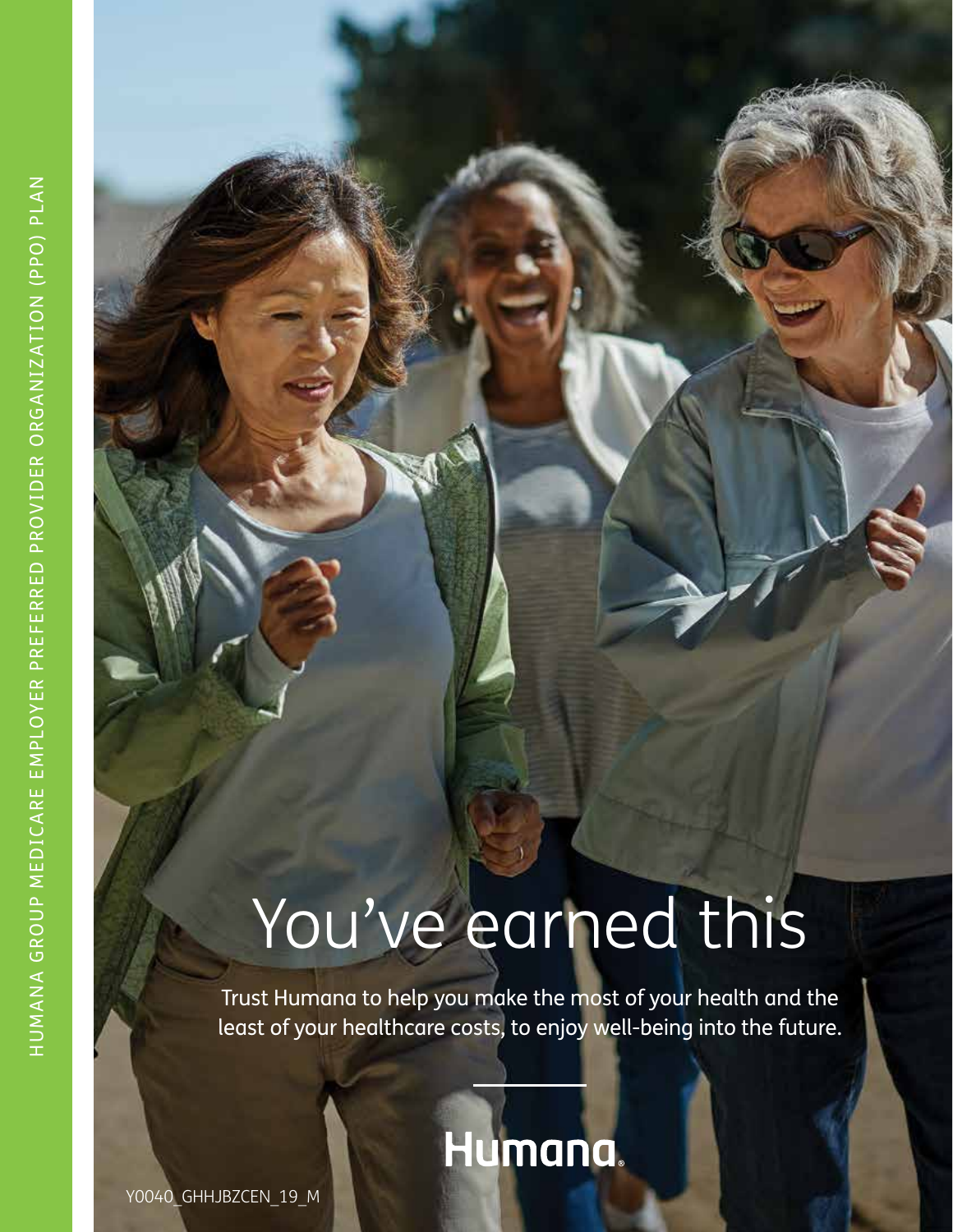### Start here

You'll see how this preferred provider organization (PPO) plan may give you the value you deserve. After you enroll, Humana will mail you an Evidence of Coverage booklet that will have all the plan information and details, including a full list of benefits.

### WHAT IS MEDICARE?

Medicare is a federal health insurance program for U.S. citizens and legal residents who are 65 and older or qualify due to a disability. You can receive your Medicare Part A and Part B benefits through the federal government or a private insurance company.

### Humana offers you a Medicare Employer PPO

- **A PPO offers all the benefits of Original Medicare, plus extra benefits**
- Maximum out-of-pocket protections
- Worldwide emergency coverage
- Programs to help improve health and well-being

### **Dedicated team and more**

- **Your benefit levels are the same for in-network and out-of-network providers**
- Large network of doctors, specialists and hospitals to pick from
- You don't need a referral to see any healthcare provider
- Coverage for office visits, including routine physical exams
- Almost no claim forms to fill out or mail we take care of that for you
- Dedicated Customer Care specialists who serve only our Group Medicare customers

### Total well-being starts with a complete approach to healthy

### **Support your health and your finances**

Humana offers solid insurance products that help you support your healthcare needs, all provided by a Fortune 100 company with over 30 years of experience providing Medicare member plans.

### **Maximize your well-being**

Our health and well-being tools and resources make it easy to set health goals, chart your progress, strengthen your mind and body, and build connections with others. The power to help you to live a full, vibrant life is in your hands.

### **Manage your health**

Complex or chronic health conditions often demand personal attention. A Humana nurse can meet you at home, in the hospital, by phone or email, to help you manage your condition and minimize complications.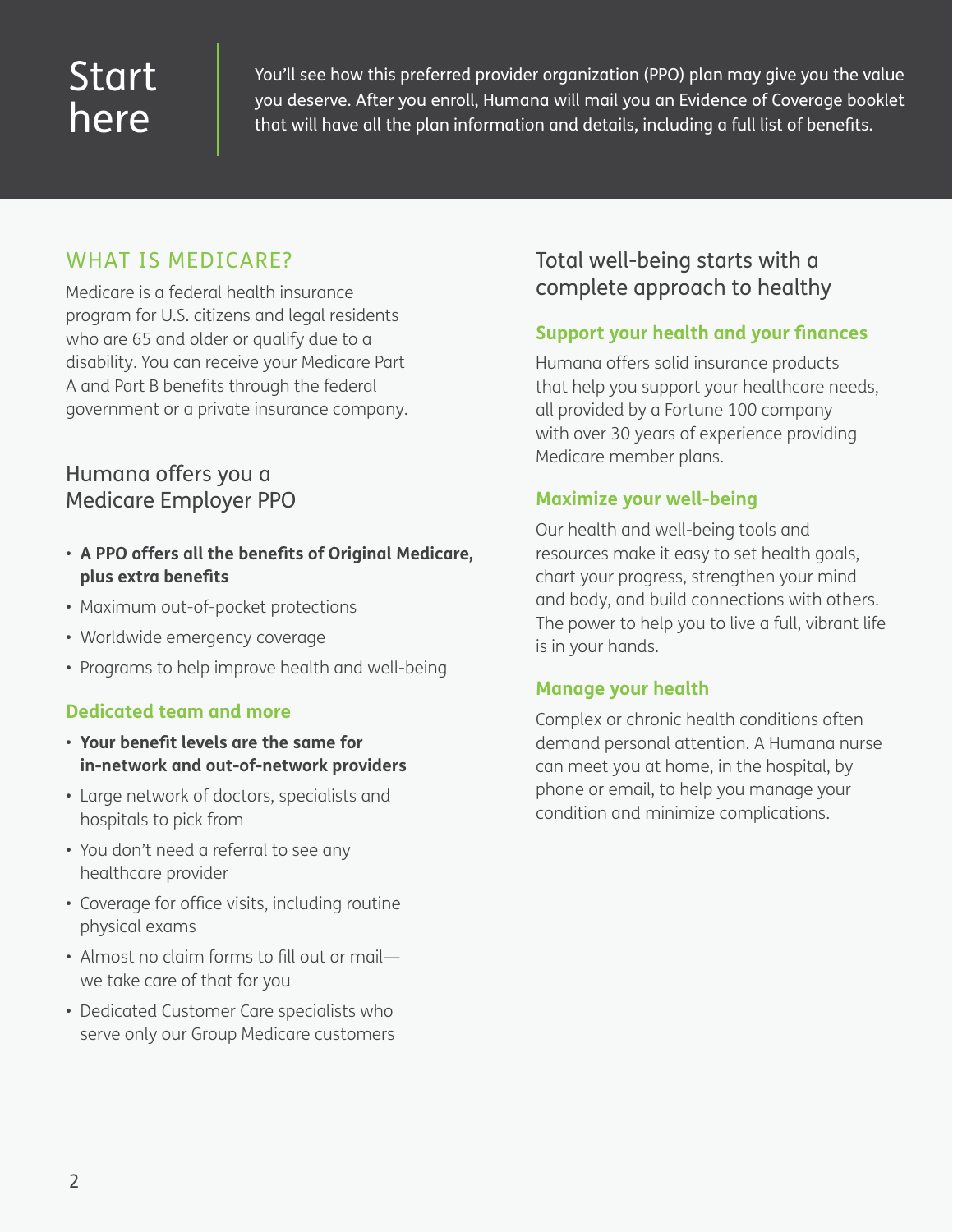

It helps cover medically necessary inpatient care in a hospital or skilled nursing facility. It also helps **COVERT AND Medicare Part A**<br>It helps cover medically necessary inpatient care.<br>In a hospital or skilled nursing facility. It also he<br>cover some home healthcare and hospice care.



### **Medicare Part B**  Medical insurance

It helps cover medically necessary doctors' services, outpatient care and other medical services and supplies. Part B also helps cover **B Medicare I**<br>It helps cover medically n<br>services, outpatient care a<br>services and supplies. Parisome preventive services.



These are available through private insurance companies. Medicare Part C helps cover everything medically necessary that Parts A and B cover, including hospital and medical services. You still have Medicare if you elect Medicare Part C coverage. You must be entitled to Medicare Part A and enrolled **Medicare Part C**<br>
Medicare Advantage plans<br>
These are available through private insurance<br>
companies. Medicare Part C helps cover everythin<br>
medically necessary that Parts A and B cover,<br>
including hospital and medical se



### **Medicare Part D**  Prescription drug coverage

Like Part C Medicare Advantage plans, Part D is only available through private companies. Many Part C Medicare Advantage plans include Medicare Part D prescription drug coverage. Part D helps with the costs of the medications **Medicare**<br> **Prescription**<br> **Like Part C Medicare Acts only available throug<br>
Many Part C Medicare A<br>
Medicare Part D prescription<br>
Part D helps with the conditional prescriptions.** 

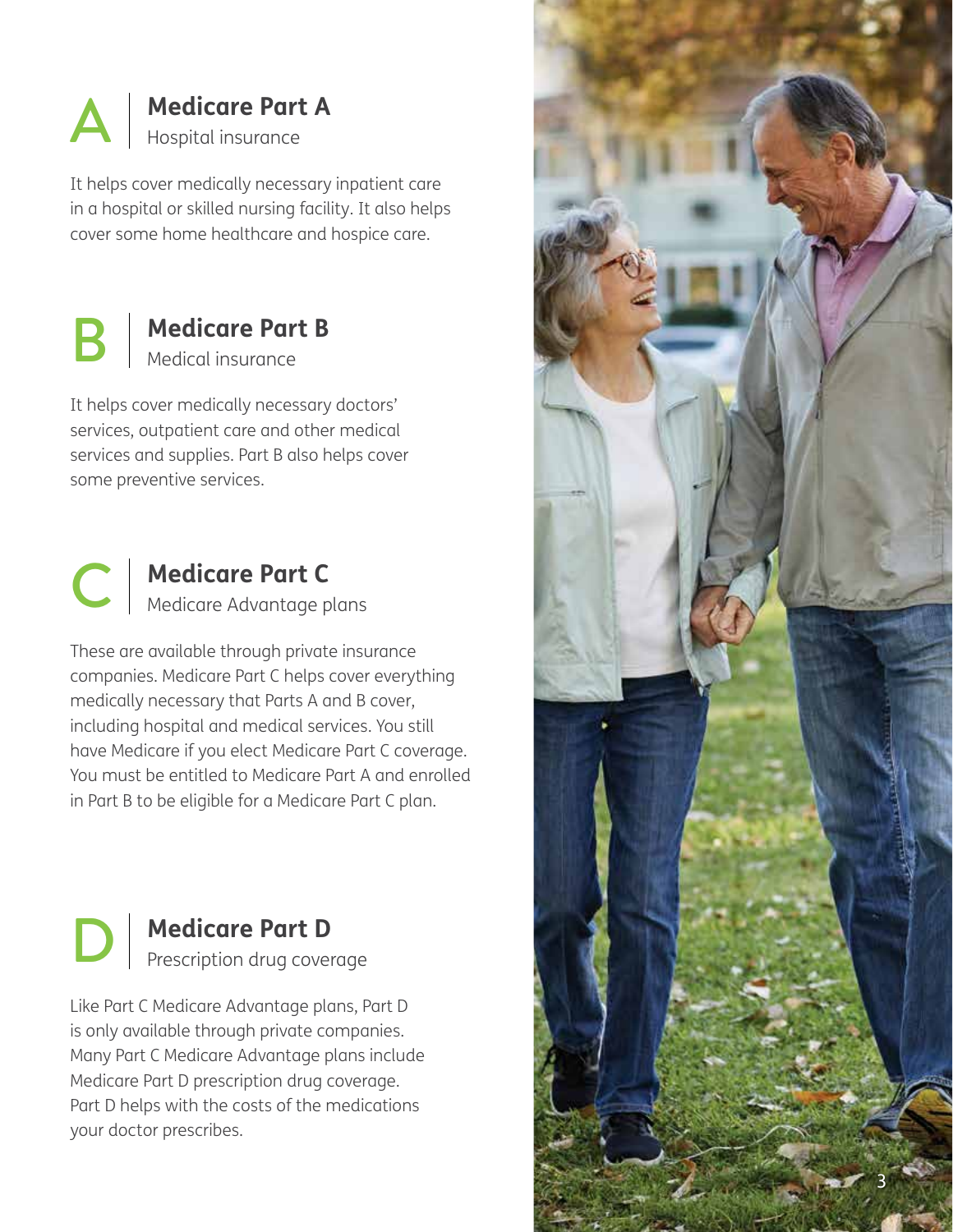

4

### **Build healthy relationships**

Your relationship with your medical provider is important in helping you protect and manage your health.

With the Humana Medicare Employer PPO plan, you can use any provider who accepts Medicare and agrees to bill Humana. Your benefit plan coverage remains the same, even if you receive care from an out-of-network provider.

If you decide to seek care from an out-of-network provider, your share of the costs may be higher if the benefit is a coinsurance amount instead of a copayment. Refer to your Summary of Benefits, located in this packet, for more information.

### **Why choose a Humana network provider?**

- Humana Medicare PPO network providers must take payment from Humana for treating plan members.
- Network providers coordinate with Humana, which makes it easier to share information. Patients may have a better experience when providers share information this way.
- Humana supplies in-network providers with information about services and programs available to patients with chronic conditions.

### **Is your provider in Humana's provider network?**

Humana respects your relationship with your provider. We want you to be able to select a provider who's close to home and who can focus on your specific needs. If you need help finding a provider, call our Group Medicare Customer Care team or use our online directory. Humana's online provider lookup is an easy way to find doctors, hospitals and other healthcare providers in Humana's network:

- Go to **Humana.com** and click on "Find a doctor"
- Get provider phone numbers, addresses and directions
- Customize your search by specialty, location and name

### SmartSummary is your personalized benefits statement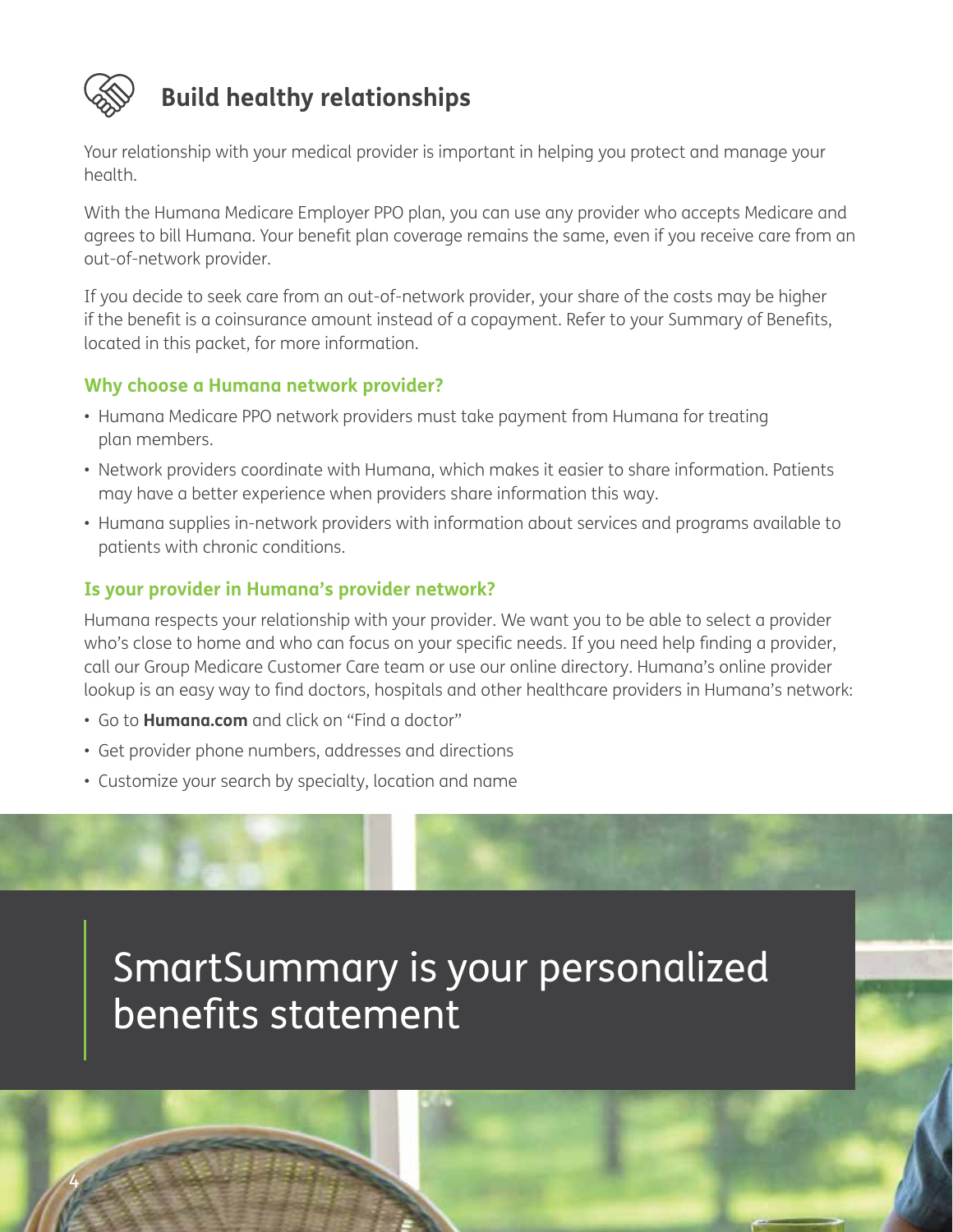

### **Communication counts**

Humana believes Medicare members deserve a better way to understand, track, manage and possibly save money on their healthcare. SmartSummary® serves as your personalized health benefits statement. You can use your SmartSummary as a portable health record. You'll receive these statements after each month in which you've had a claim. You also can sign in to MyHumana and see your past SmartSummary statements anytime.

### **SmartSummary helps you:**

- Understand your total healthcare picture
- Manage your monthly and yearly healthcare costs
- Engage with your providers by having a list of the healthcare services you receive
- Learn about preventive care, health conditions, treatment options and ways to help reduce health expenses

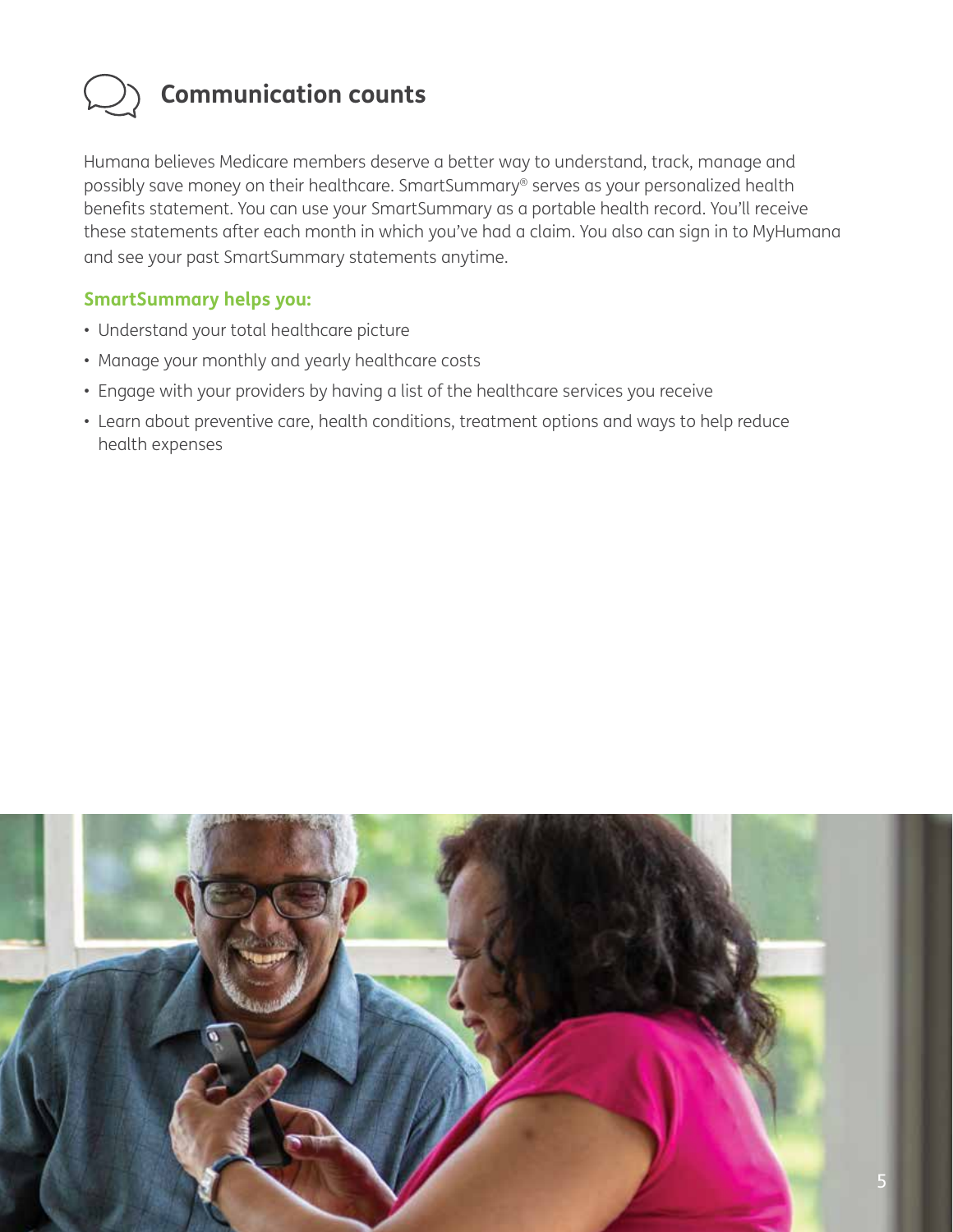

### JUST FOR YOU

As soon as you receive your Humana member ID card, go to **Humana.com** and register for MyHumana. This is your personal, secure online account that allows you to access your specific plan details from your computer or smartphone.



### **The MyHumana Mobile app**

If you have an iPhone or Android, download the MyHumana Mobile app.\* You'll have your plan details with you at all times.

Visit **Humana.com/mobile-apps** to learn about our many mobile apps, the app features and how to use them.

With MyHumana and the MyHumana Mobile app, you can:

- Review your plan benefits and claims
- Find providers in your network
- Access digital ID cards

### **You can also connect with us on Facebook**

Find healthcare information for Medicare members and caregivers to help in your pursuit of lifelong well-being at **facebook.com/Humana**.

\*Standard data rates may apply.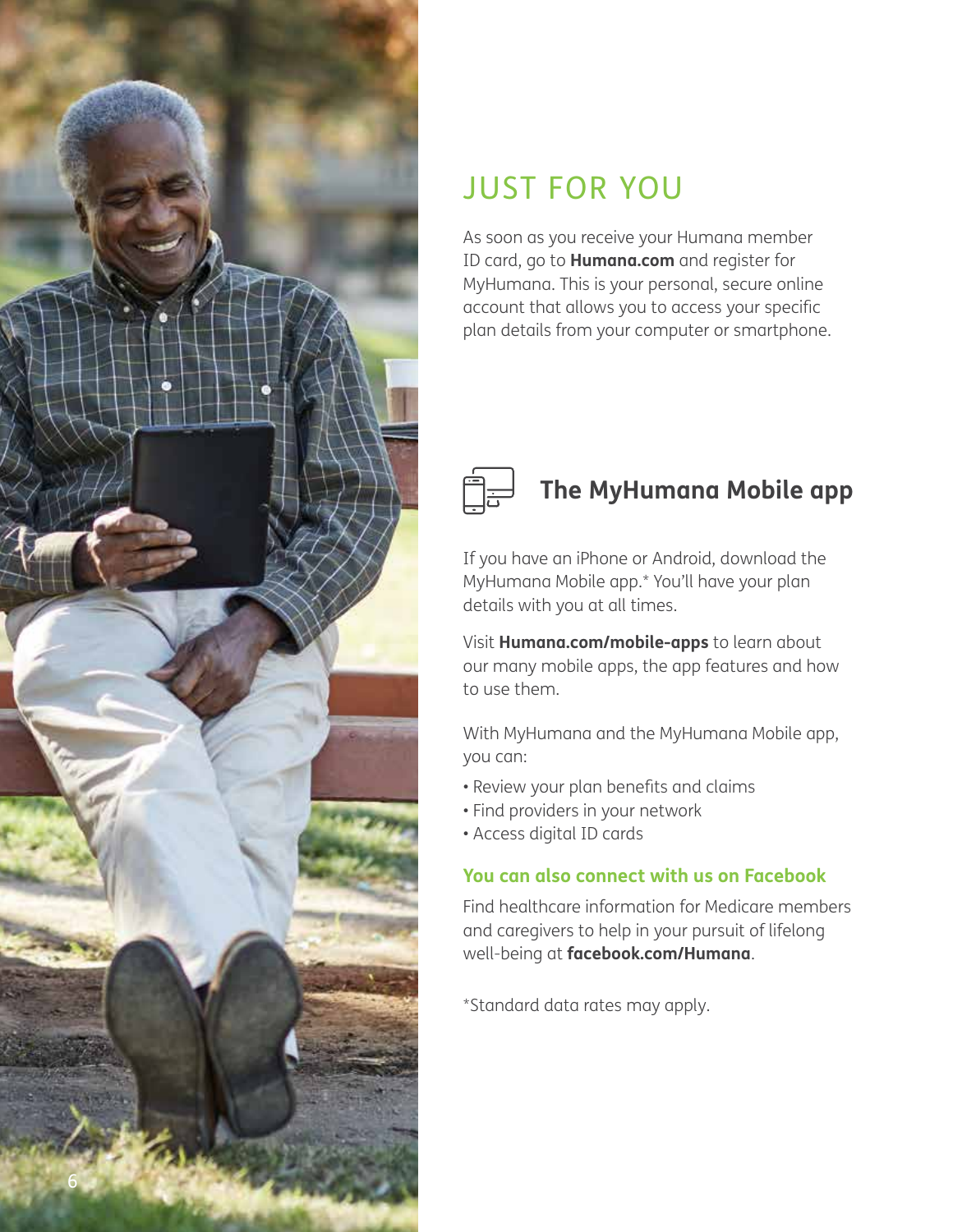

This program gives you access to fitness locations nationwide where you can:

**Work out indoors.** You receive a basic fitness membership and SilverSneakers group exercise classes (where available).

**Go outside with FLEX®.** Try tai chi, yoga, walking groups and more. Available at local parks and recreation centers (where available).

**Get SilverSneakers Steps®.** At home or on the go—receive your choice of a kit for general fitness, strength, walking or yoga (one per member per year).

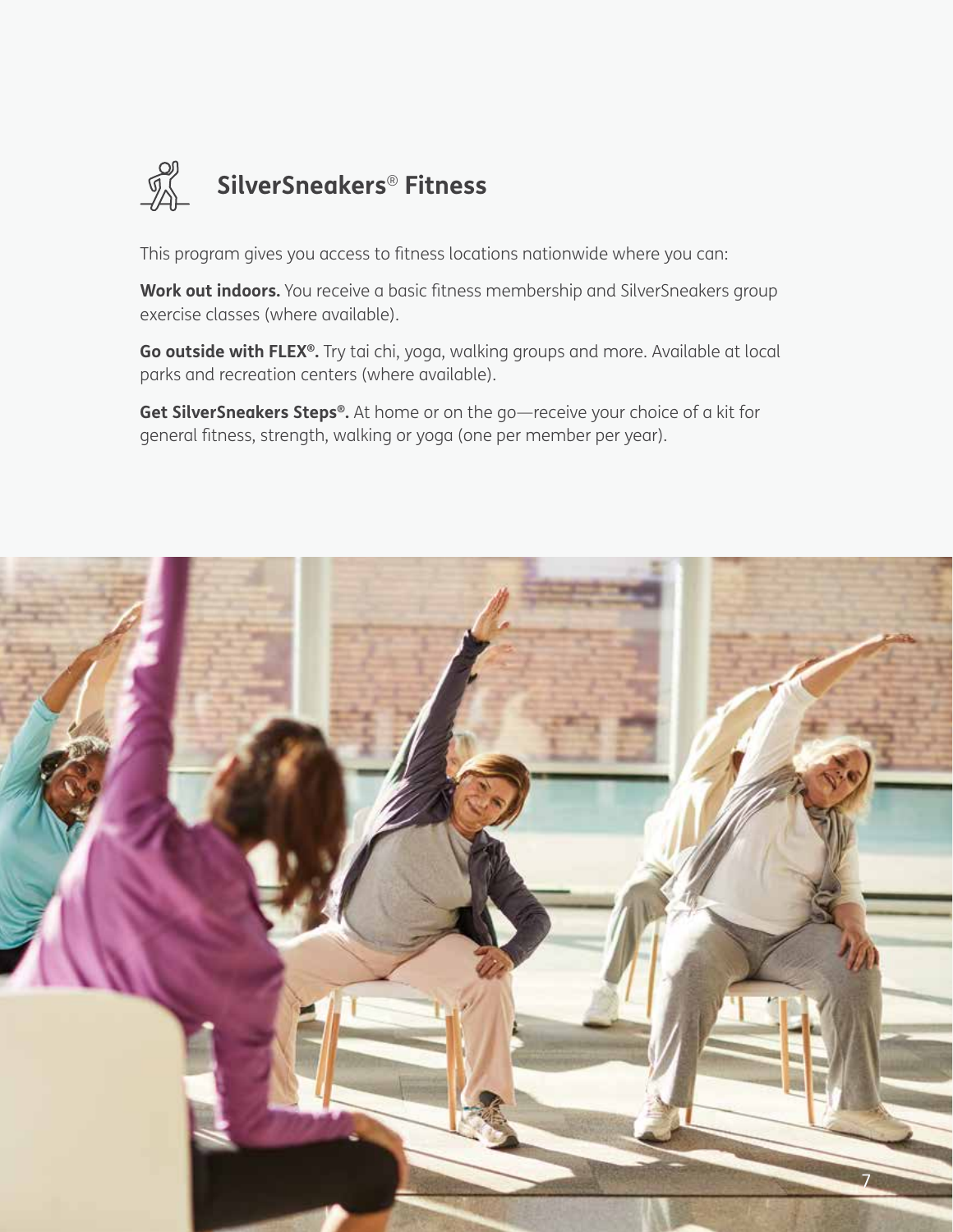

### **Allies in well-being**

### **Consent forms**

We all need a little help now and then. We're happy to work with you and whomever you designate as a helper. Many people trust a family member or close friend to help them with their healthcare—someone who may help you talk with us about your insurance plan, keep track of your benefits and claims, or answer healthcare questions.

We need your permission to share your personal information with someone else. To give your permission, you'll need to read and sign a consent form.

### **Here are the ways you can do that:**

- Fill out and submit the form online once you have registered on MyHumana
- Print the form from **Humana.com/PHI** and return it by following the instructions on the form
- Give us a call and we'll mail the form to you to complete and return

A signed consent form allows insurers to share health plan information and protected health information with your designated helper. It's different from granting medical power of attorney, which allows someone to make decisions about your care.

We all need a little help now and then. These programs and services are there when you need them, connecting you with care, advice and support wherever you are in your well-being journey.

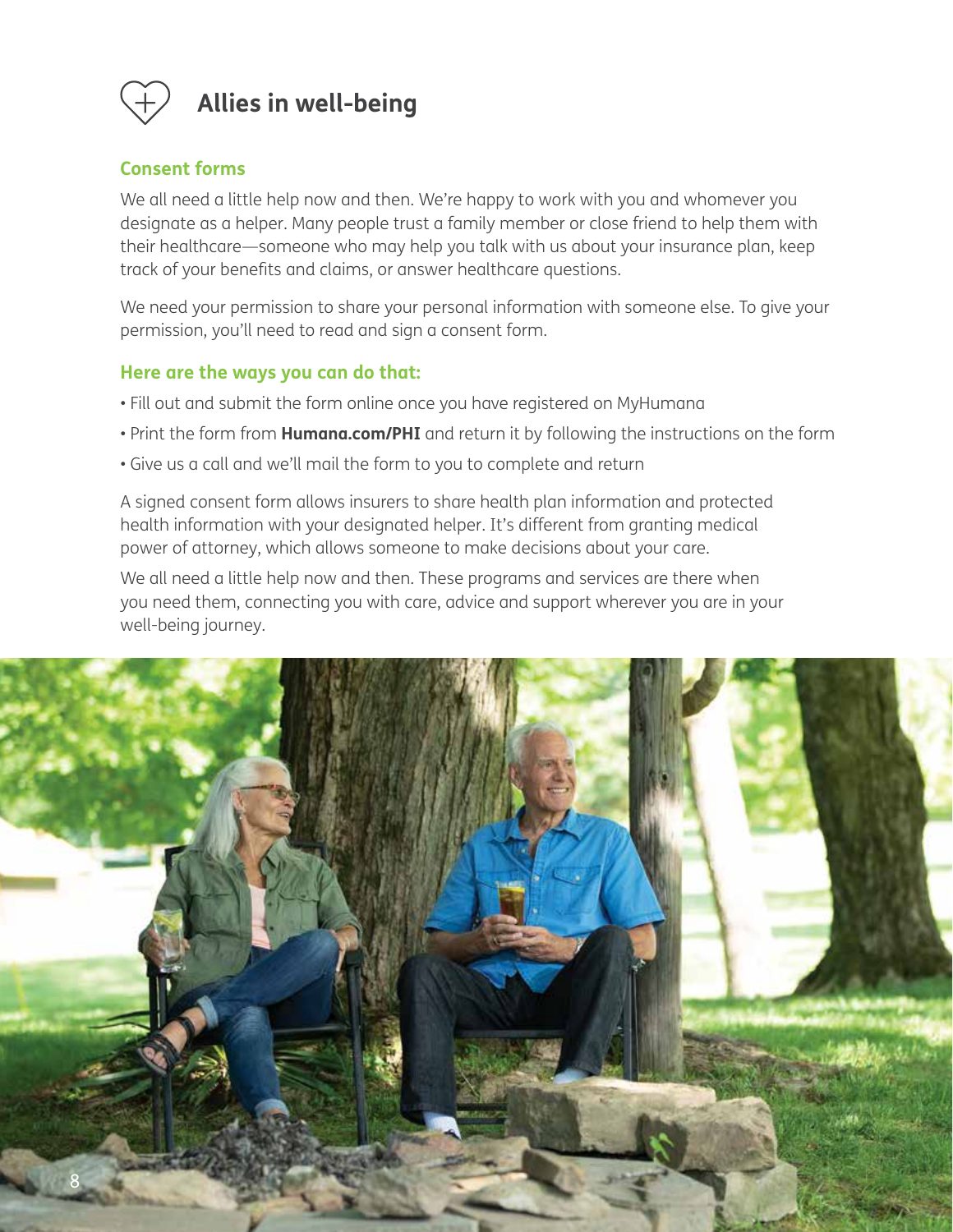### Time to ask

Understanding is the key to good decisions. Below are some common Medicare questions. Ask any others you may have. Humana has answers.

### **Do I need to show my red, white and blue Medicare card when I visit the doctor?**

No. You'll get a Humana member ID card that will take its place. Keep your Medicare ID card in a safe place—or use it only when it's needed for discounts and other offers from retailers.

### **What should I do if I move?**

If you move to another area or state, it may affect your plan. Please contact your group benefits administrator for details and call to notify Humana of the move.

### **What should I do if I have to file a claim?**

Call Humana Group Medicare Customer Care for more information and assistance. To request reimbursement for a charge you paid for a service, send the provider's itemized receipt and the Health Benefits Claim Form (also available at **Humana.com**) to the claims address on the back of your Humana member ID card. Make sure the receipt includes your name and Humana member ID number.

### **What if I have other health insurance coverage?**

If you have other health insurance, show your Humana member ID card and your other insurance cards when you see a healthcare provider. The Humana Medicare Employer plan may be used in combination with other types of health insurance coverage you may have. This is called coordination of benefits.

### **When does my coverage begin?**

Your former employer or union decides how and when you enroll. Check with your benefits administrator for the proposed effective date of your enrollment. Be sure to keep your current healthcare coverage until your Medicare plan enrollment is confirmed.

### **What if my service needs a prior authorization?**

If your medical service or medication requires a prior authorization, your provider can contact Humana to request it. You can consult your benefits summary or call Customer Care if you have questions regarding what medical services and medications require prior authorization.

### **What if my provider says they will not accept my plan?**

If your provider says they will not accept your PPO plan, you can give your provider the "Group Medicare Provider Information" flyer, located in the pocket of this booklet. It explains how your PPO plan works. You can also call Customer Care and have a Humana representative contact your provider and explain how your PPO plan works.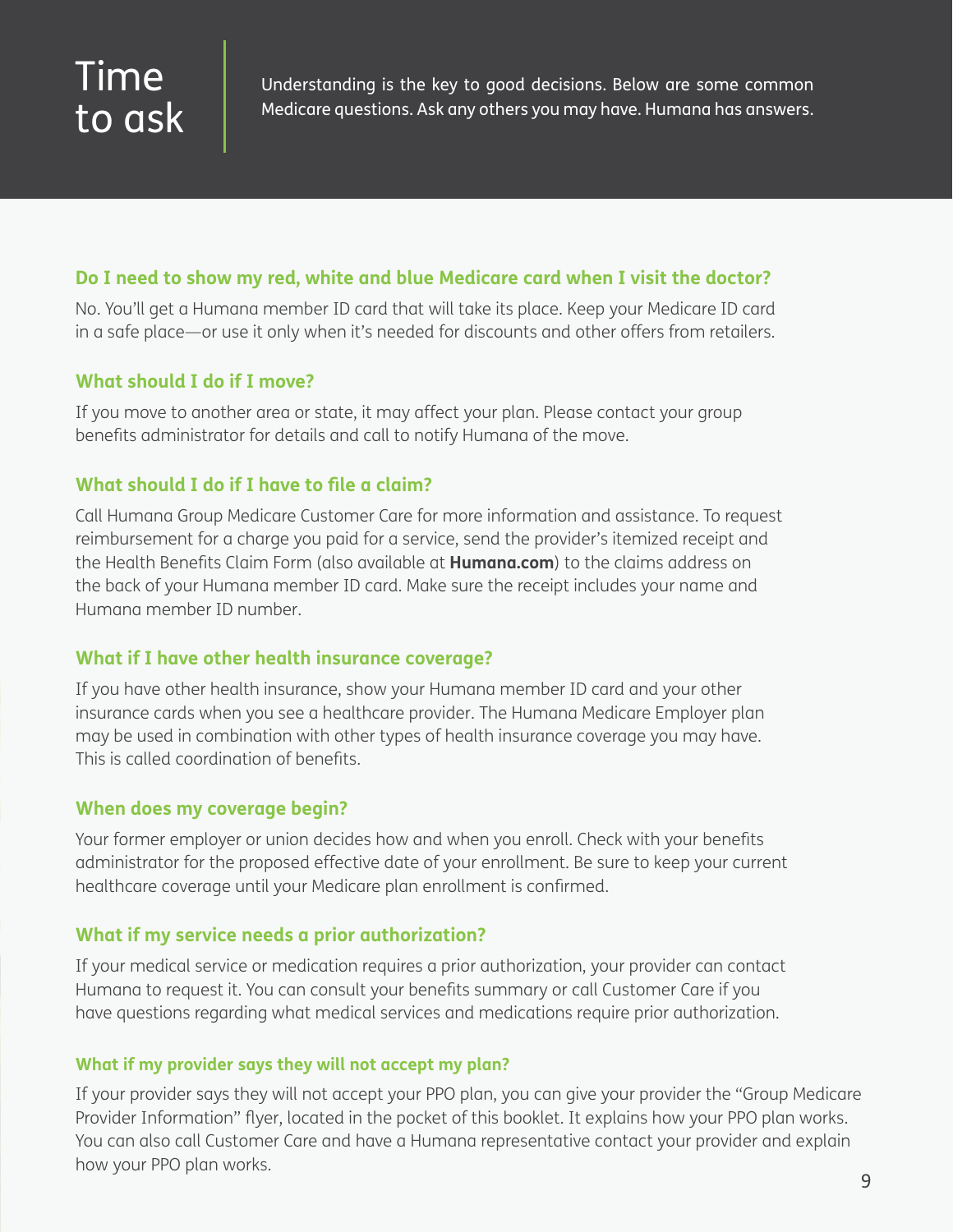### In other words

All those insurance terms can be a little confusing. Here are a few of the most common terms and definitions.

### **Coinsurance**

### **Your share of the cost after deductible**

A percentage of your medical and drug costs that you may pay out of your pocket for services after you pay any plan deductible.

### **Copayment**

### **What you pay at the provider's office for medical services**

The set dollar amount you pay when you receive medical services or have a prescription filled.

### **Deductible**

### **What you pay up front**

The amount you pay for healthcare before your plan begins to pay for your benefits.

### **Exclusions and limitations**

### **Anything not covered or covered under limited situations or conditions**

Specific conditions or circumstances that aren't covered under a plan.

### **Maximum out-of-pocket**

### **The most you'll spend before your plan pays 100 percent of the cost**

The most you would have to pay for services covered by a health plan, including deductibles, copays and coinsurance. If and when you reach your annual out-of-pocket limit, the Humana Medicare Employer plan pays 100 percent of the Medicare-approved amount for most covered medical charges.

### **Network**

### **Your plan's contracted medical providers**

A group of healthcare providers contracted to provide medical services at discounted rates. The providers include doctors, hospitals and other healthcare professionals and facilities.

### **Premium**

### **The regular monthly payment for your plan**

The amount you and/or your employer regularly pay for Medicare or Medicare Advantage coverage.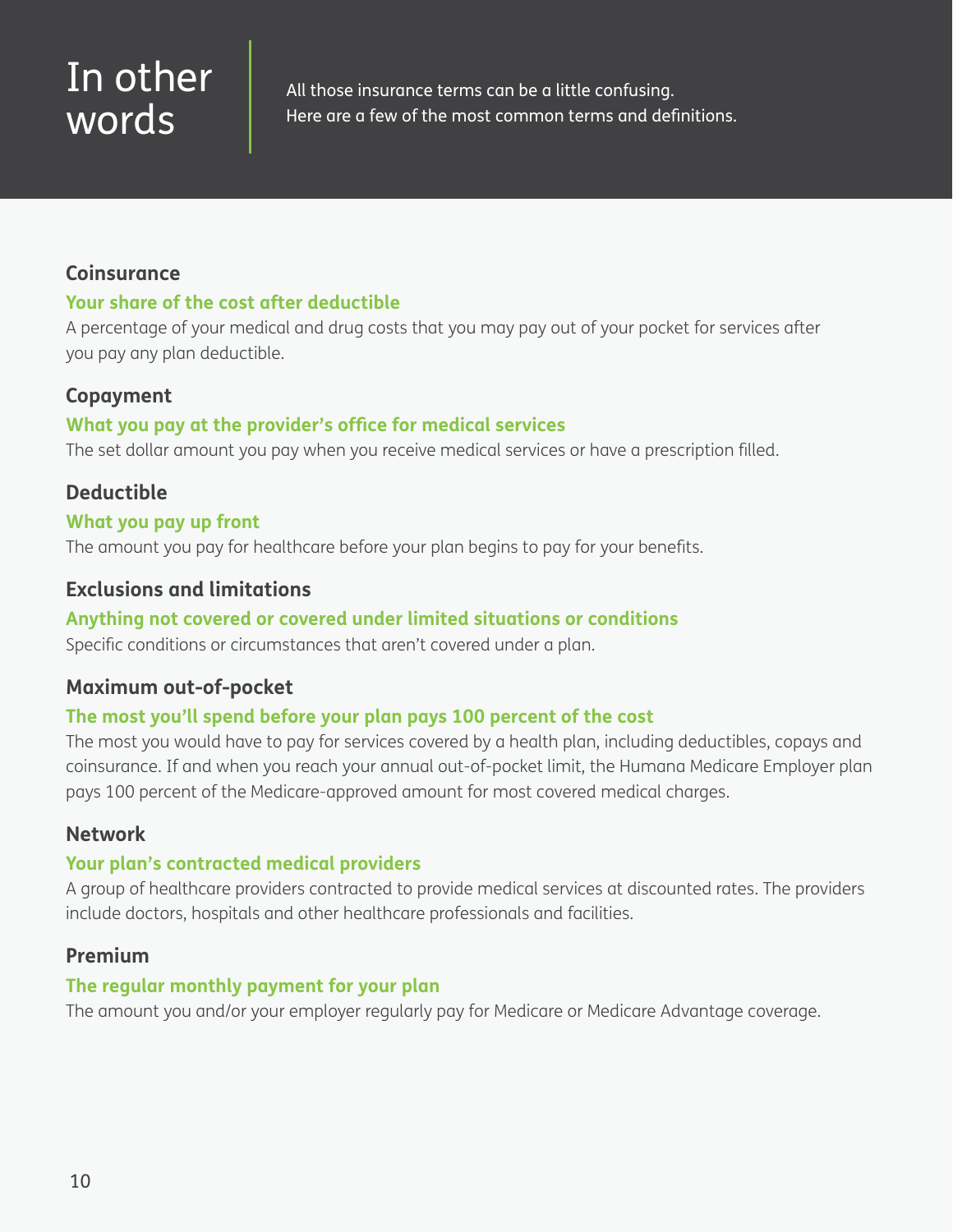### **Humana Points of Care**

This online resource offers useful articles, the ability to connect with your family and friends, health and education tools, and much more. We also provide support and education for those caring for members, so they can improve the health and quality of life for their loved ones.

### **HumanaPointsofCare.com**

### **HumanaFirst® Nurse Advice Line**

Talk to a registered nurse who will help address your health concerns and answer questions about medical conditions. This service is not for use in an emergency. If you have a medical emergency, go to the emergency room or dial 911. The HumanaFirst Nurse Advice Line is available 24 hours a day, seven days a week.

### **Humana.com/medicare-support/benefits/health-programs/HumanaFirst 1-800-622-9529 (TTY: 711)**

### **Humana At HomeSM**

Supports qualifying members with both short-term and long-term services that can help them remain independent at home. Humana At Home care managers support members by providing education about chronic conditions and medication adherence, helping with discharge instructions, accessing community resources, finding social support and more, all included in the plan at no additional cost.

### **Humana.com/caremgmt**

### **1-800-432-4803 (TTY: 711)**

Monday – Friday, 8:30 a.m. – 5:30 p.m., Eastern time

### **Humana Well Dine® meal program**

After your inpatient stay in a hospital or nursing facility, you're eligible for 10 healthy, precooked frozen meals delivered to your door at no additional cost to you.

### **1-866-96MEALS (1-866-966-3257) (TTY: 711)**

Monday – Friday, 8 a.m. – 9 p.m., Saturday, 9 a.m. – 5 p.m., Eastern time

### **Virtual visits**

Humana's medical virtual visits benefit allows you to visit with a doctor anytime, from your home or on the go. Our network of U.S. board-certified doctors is available 24 hours a day, seven days a week by phone or video (where available) to assist with nonemergency medical care. Limitations on healthcare and prescription services delivered through telemedicine can vary by state.

### **MDLIVE.com/HumanaMedicare**

### **1-888-673-1992 (TTY: 711)**

24 hours a day, seven days a week